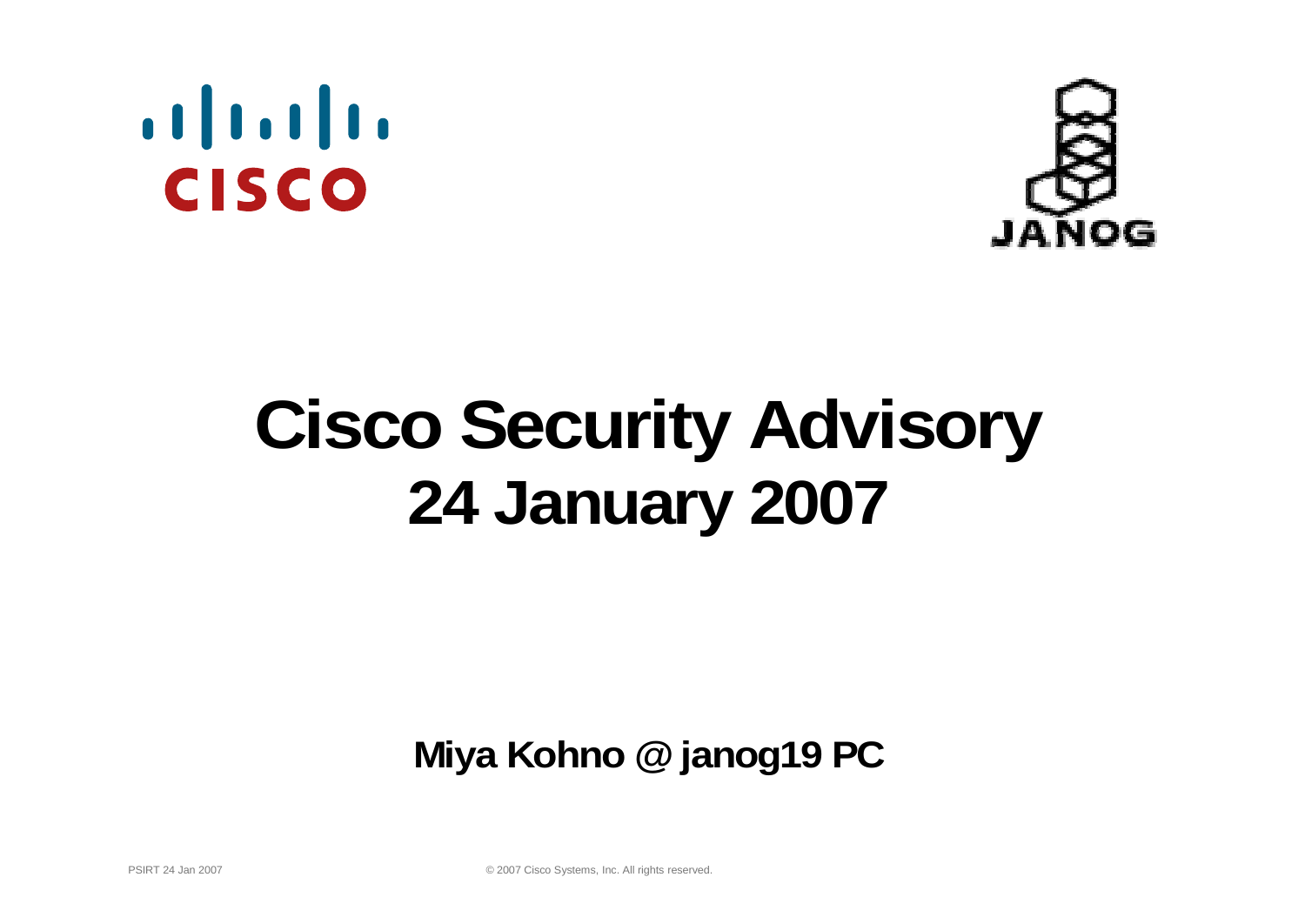•

•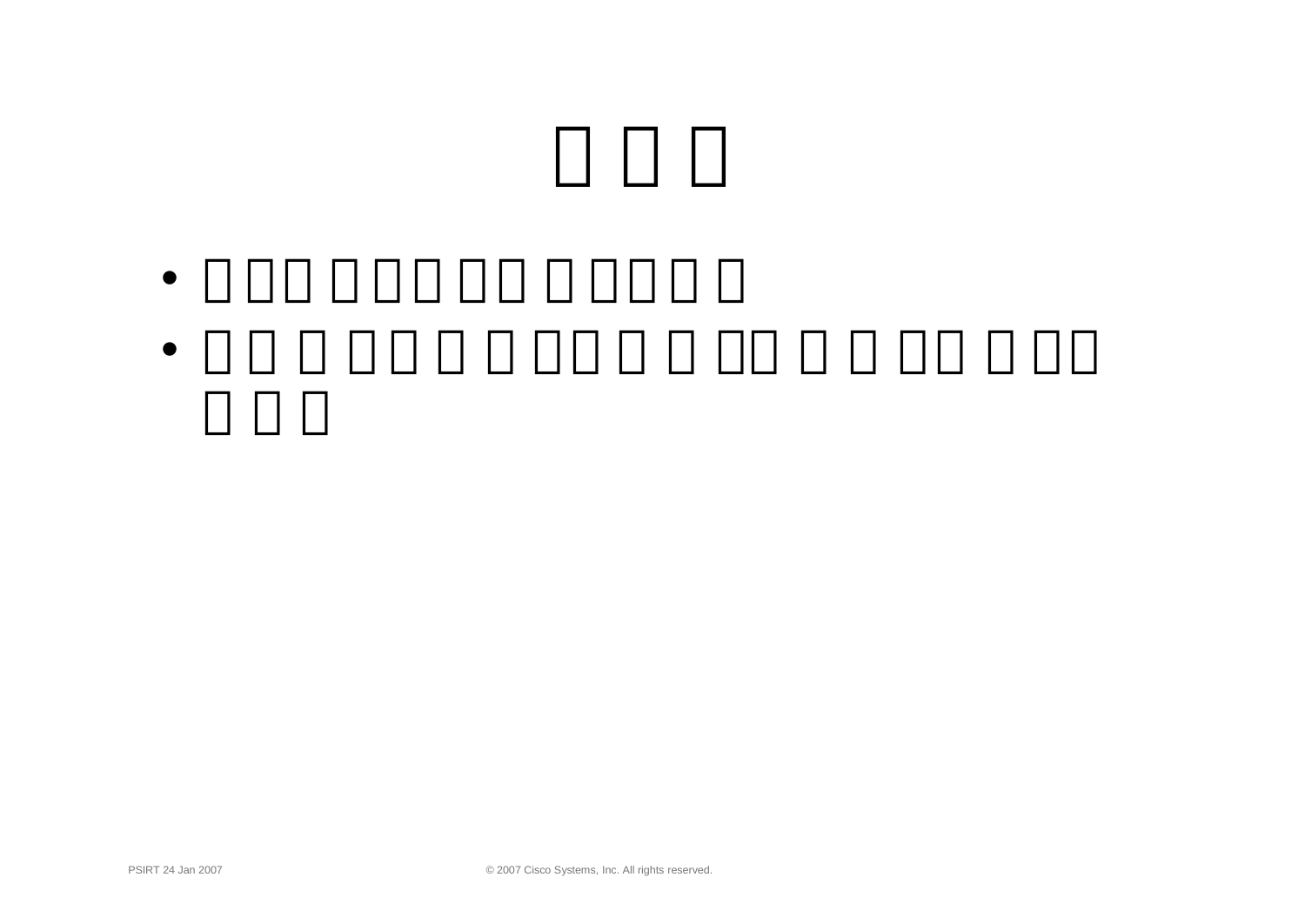### Agenda

### • 3 SA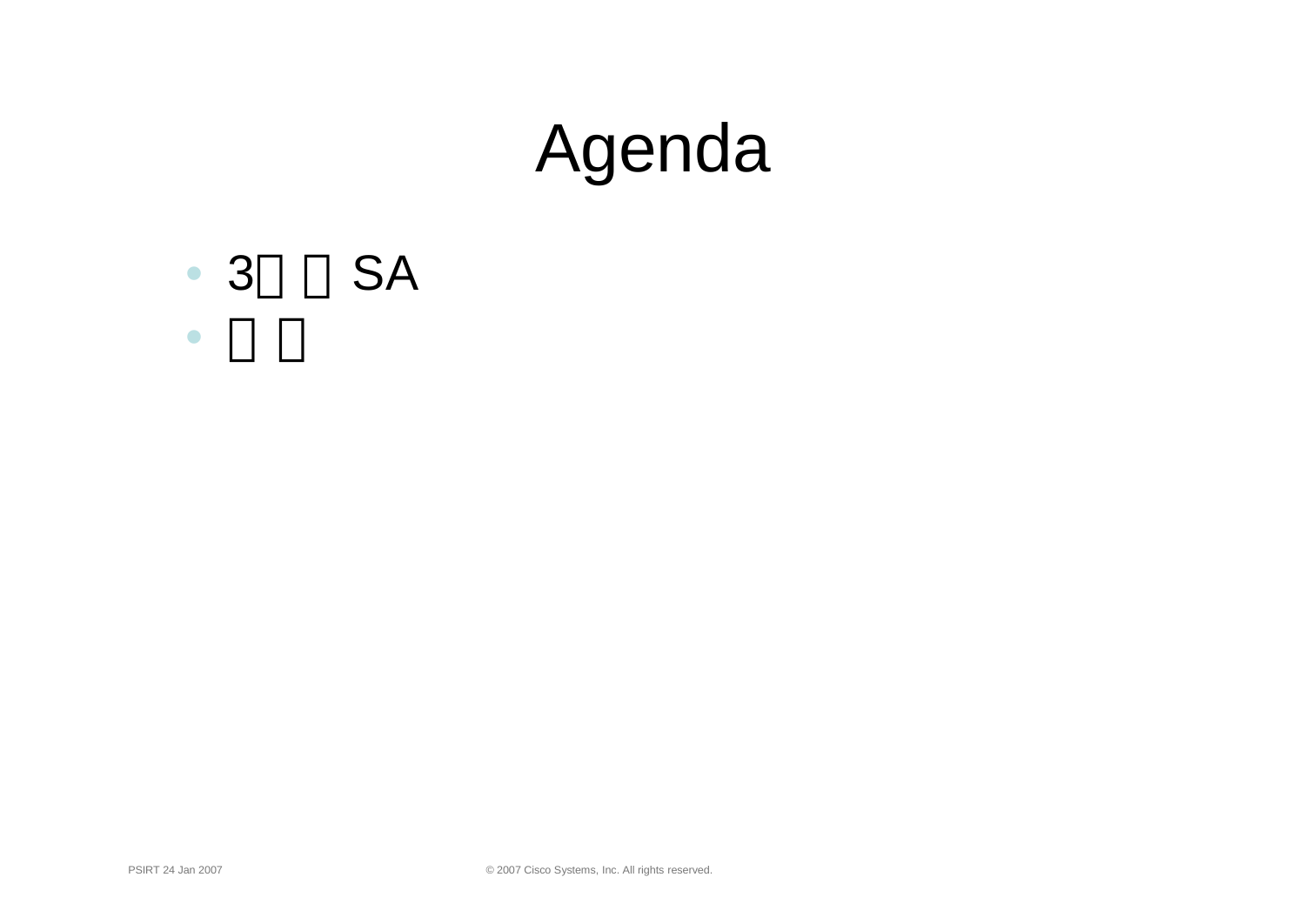## SA

- 1. Crafted IP Option
- 2. Crafted TCP packet
- 3. Crafted IPv6 packet header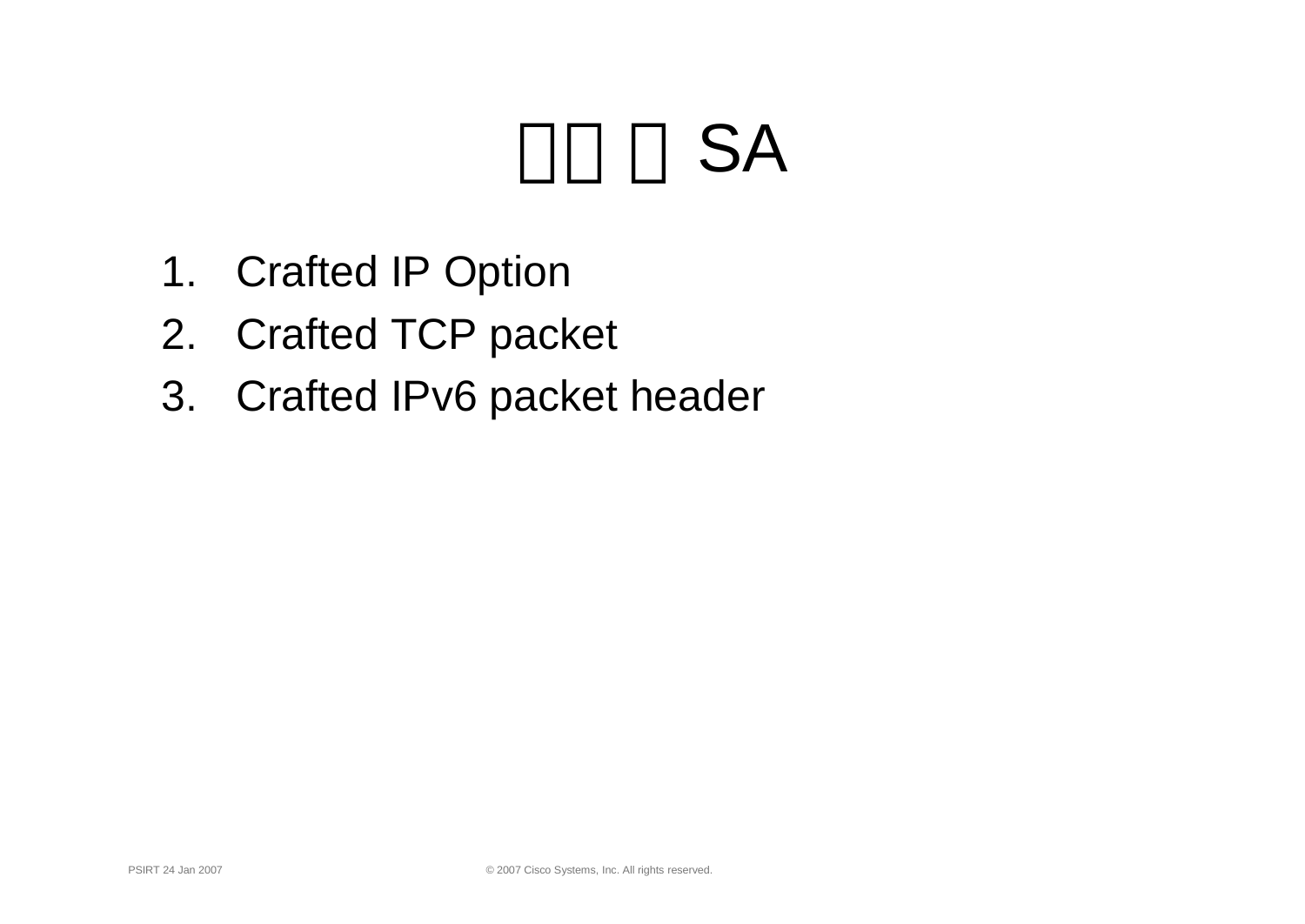### Crafted IP Option



#### **2 OS**

**1.**

IOS : 9.x, 10.x, 11.x and 12.x IOS-XR : 2.0.X, 3.0.X, and 3.2.X

#### **3. Workaround**

1. IP Options Selective Drop IP options drop **Protocol** RSVP, MPLS TE, MPLS OAM, DVMRP, IGMPv3, IGMPv2, PGM

2. Infra ACL, rACL  $3.$  CoPP

PSIRT 24 Jan 2007 Cisco Systems, Inc. All rights reserved.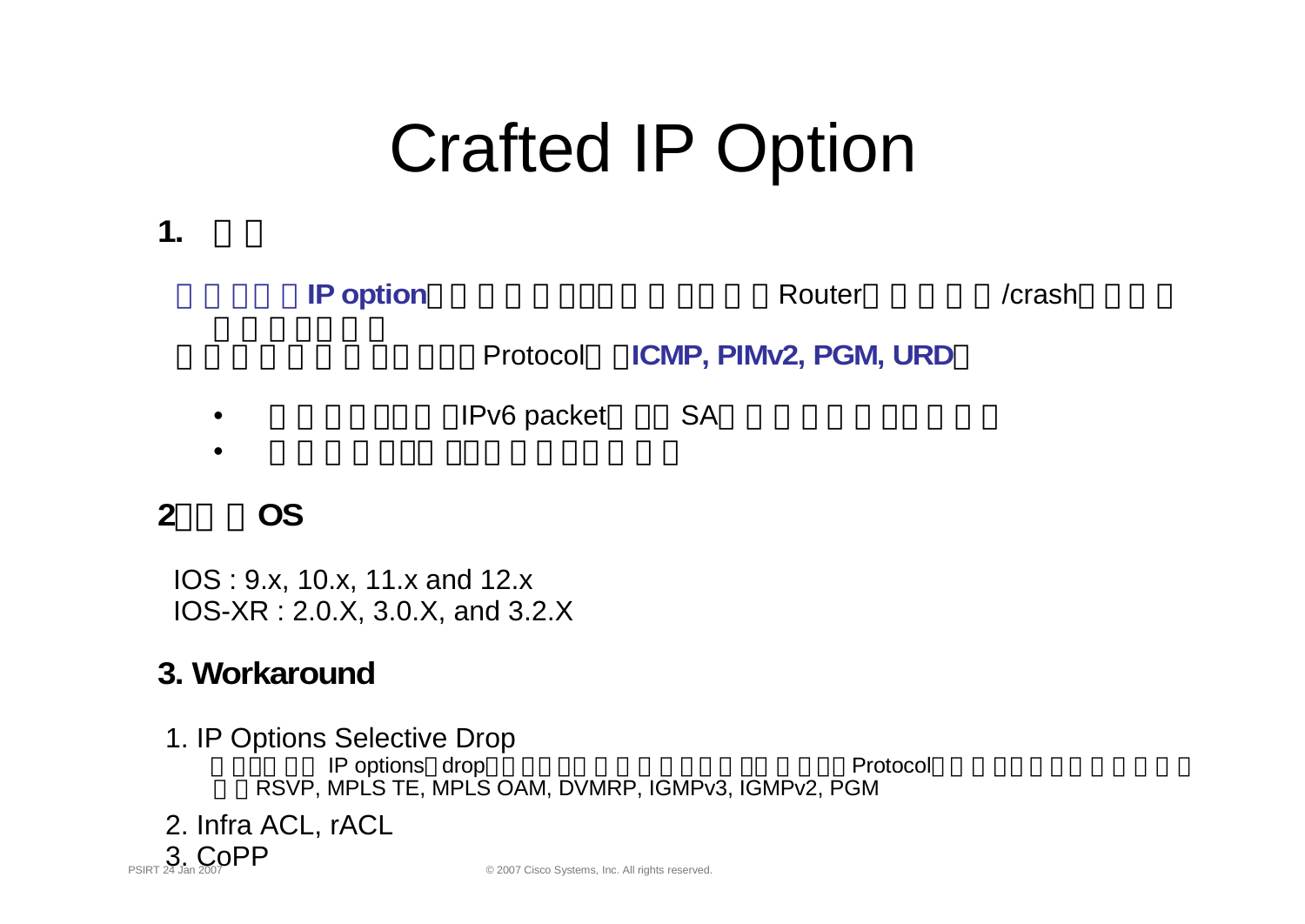### Crafted TCP packets

#### **TCP**

(**IOS** TCP listner )

- IPv6 packet IOS-XR SA
- •

**1.**

#### **2. OS**

IOS (9.x, 10.x, 11.x and 12.x)

#### **3. Workaround**

- 1. Infra ACL, rACL
- 2. CoPP
- 3. uRPF
- 4. BGP BTSH/GTSM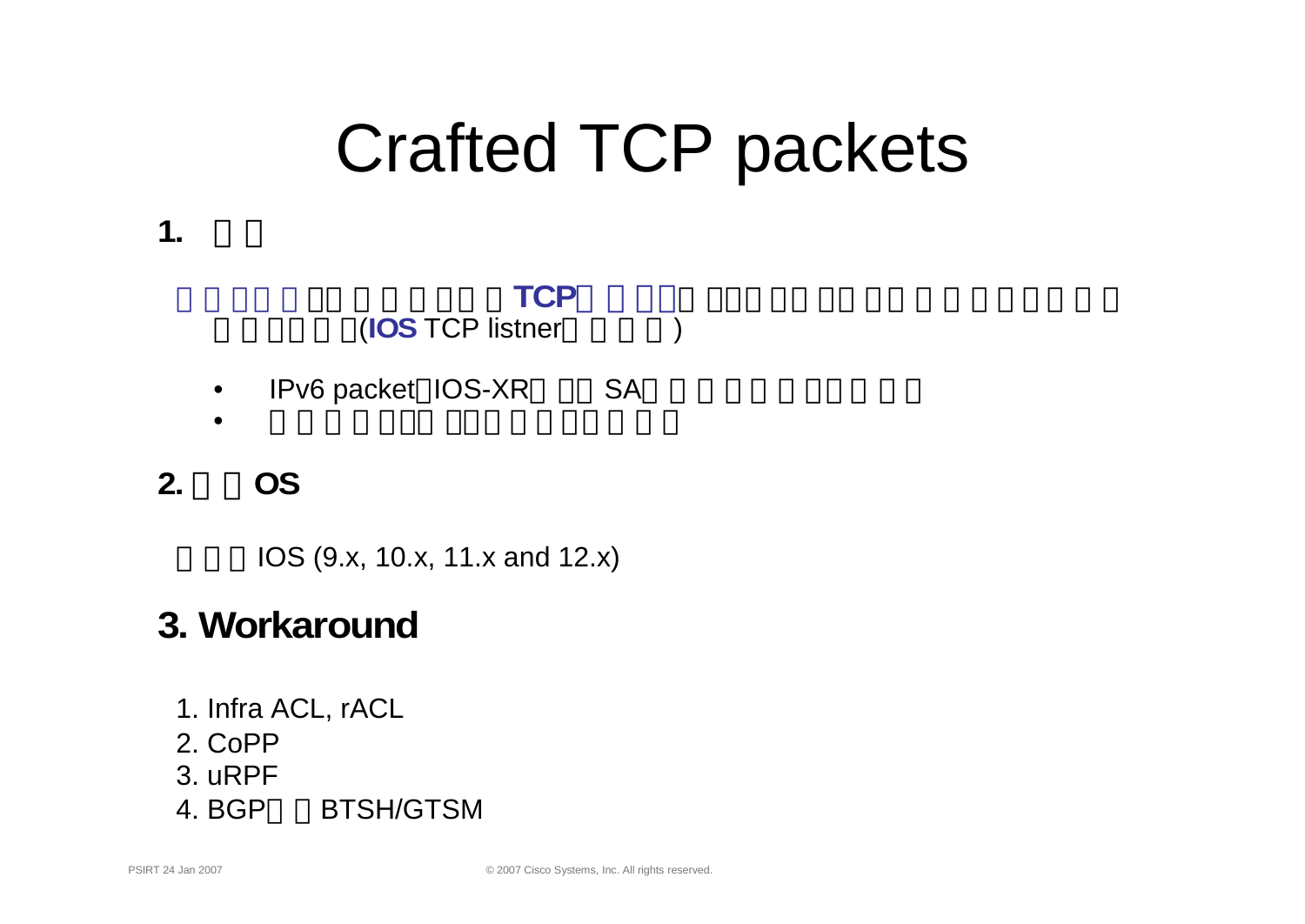### Crafted IPv6 Header

#### **1.**

**IPv6 Type0 Routing Header** IPv6 source routing **IOS** Crash **IPv6** Source Routing default enable

- IPv6 type2 Routing Header IOS-XR SA
- •

**2. IOS**

IPv6 enable IOS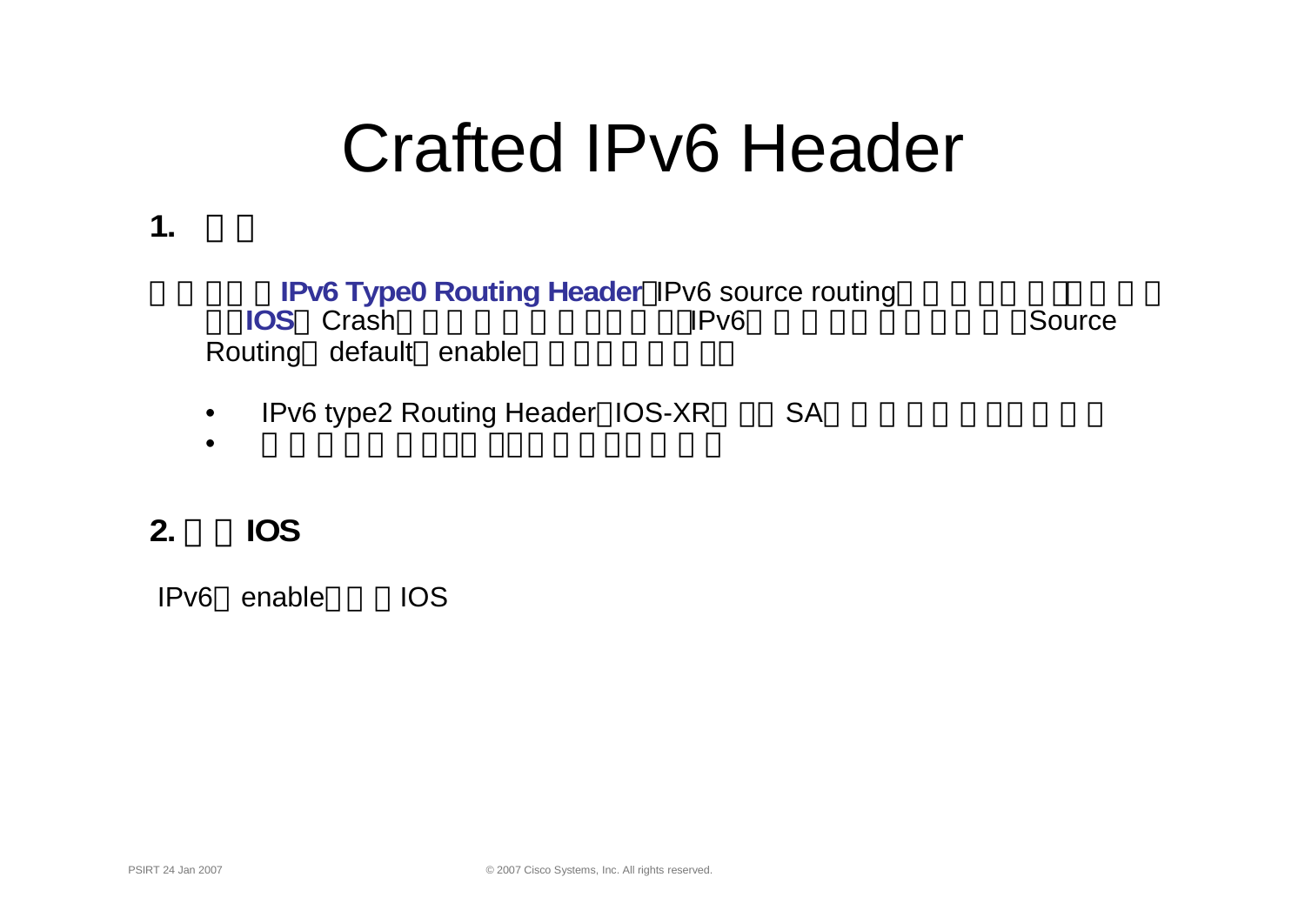### Crafted IPv6 Header ( )

### **3. Workaround**

#### **1) Mobile IP**

| $\frac{1}{2}$                   | 12.3(4)T<br>drop        | : ACLs | Routing header $(0,2)$     |         |
|---------------------------------|-------------------------|--------|----------------------------|---------|
| $\frac{1}{2}$ and $\frac{1}{2}$ | 12.3(4)T<br>header(0,2) | IPv6   | ipv6 source-route<br>block | Routing |

#### **2 ) Mobile IP**

 $-$  12.4(2)T :  $-$  12.4(2)T : IPv6 ACLs routing-type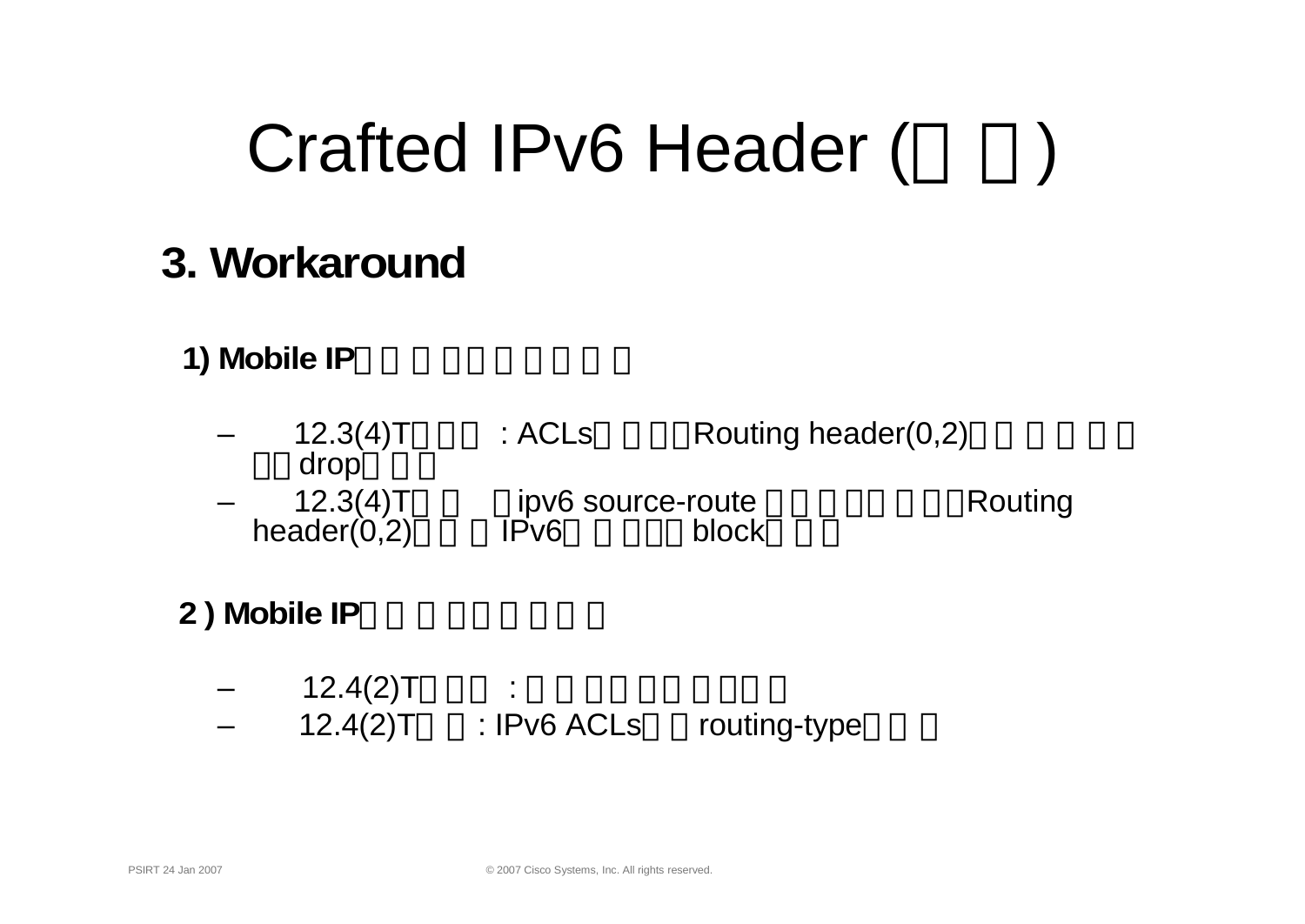#### • http://www.cisco.com/go/psirt

 $(*)$ 

– IP Opction

http://www.cisco.com/japanese/warp/public/3/jp/service/tac/707/cisco-sa-20070124-crafted-ipoption-j.shtml

– TCP packets

http://www.cisco.com/japanese/warp/public/3/jp/service/tac/707/cisco-sa-20070124-crafted-tcpj.shtml

– IPv6 routing header

http://www.cisco.com/japanese/warp/public/3/jp/service/tac/707/cisco-sa-20070124-IOS-IPv6 j.shtml

– http://www.cisco.com/japanese/warp/public/3/jp/service/tac/707/cisco-sa-20070124-bundlej.shtml

(\*)

n

• CVSS score